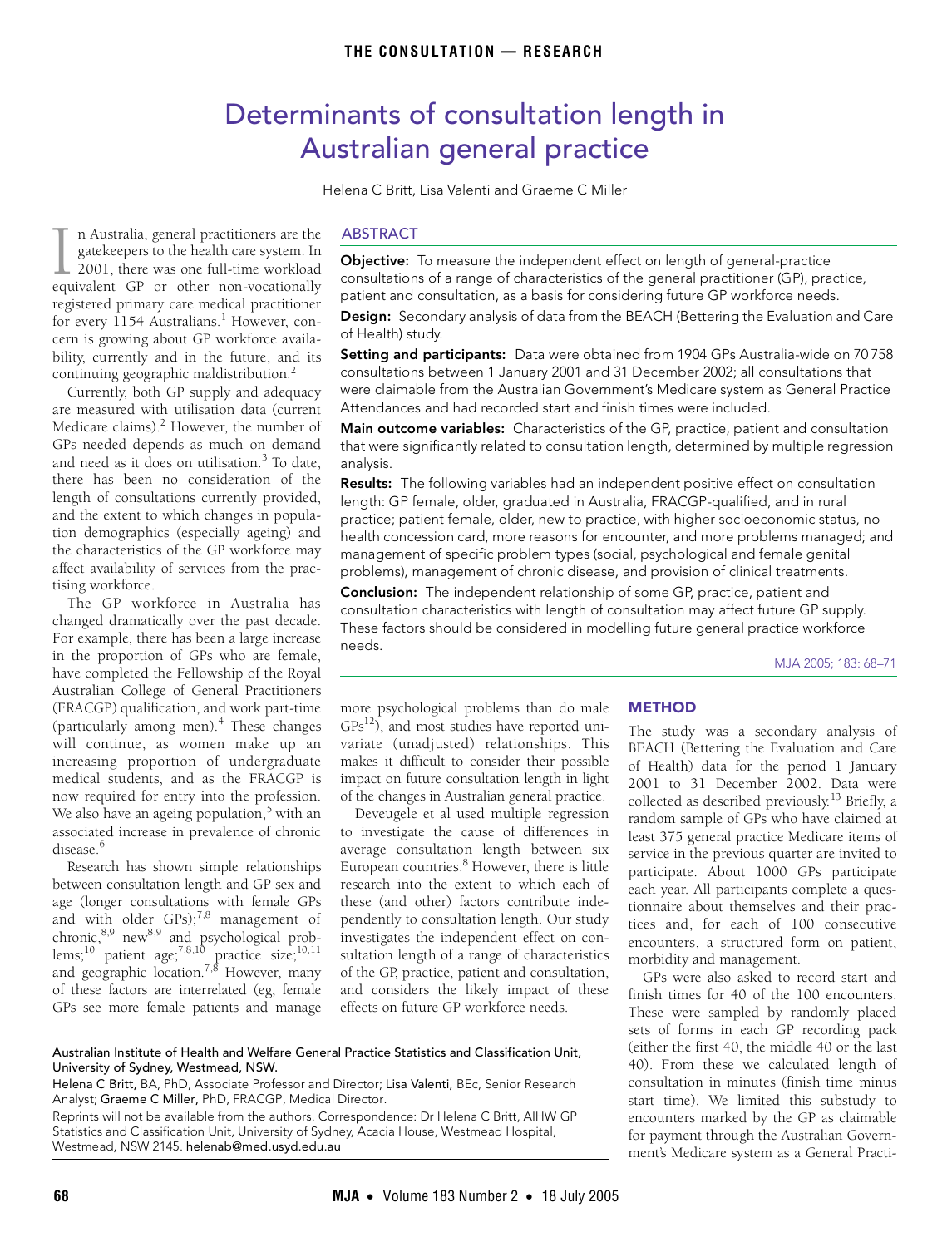#### <span id="page-1-0"></span>**1 Variables included in the full regression model**

#### Patient characteristics

Sex, age group (< 15, 15–24, 25–64,  $\geq$  65 years), health concession card holder status, status to the practice (new or previous patient), non-English speaking background, Indigenous, and socioeconomic status.

# GP, practice and consultation characteristics

GP sex, age group (25–64,  $\geq$  65 years), country of graduation (Australia or elsewhere), sessions worked per week, years in general practice, FRACGP status, practice size, geographic location (rurality), accreditation status, GP and patient same-sex dyad, number of reasons for encounter, number of problems managed, number of chronic problems managed, and number of clinical treatments provided.

## Morbidity managed

Presence of problem type (classified according to International Classification of Primary Care): general/unspecified, blood/blood-forming organ, digestive, eye, ear, circulatory,

musculoskeletal, neurological, psychological, respiratory, skin, endocrine/metabolic/nutrition, urinary, female genital, male genital, and social.

FRACGP = Fellowship of the Royal Australian College of General Practitioners. ◆

tioner Attendance item, $14$  and for which start and finish times were available. These numbered 70 758 consultations from 1904 GPs.

We classified the problems managed (up to four) at each consultation according to the International Classification of Primary Care (ICPC-2).<sup>15</sup> We defined the problemmanaged variables as the presence or absence of at least one problem related to that chapter of ICPC-2. The pregnancy– family planning chapter in ICPC-2 was not included in the model because of its relationship to patient sex. Problems were classified as chronic according to the defintion of O'Halloran et al.<sup>[16](#page-3-16)</sup> Patient Indigenous status and non-English speaking background were as self-reported to the GP. Socioeconomic status (SES) was defined from patient residential postcode using the Socio-Economic Indexes for Areas (SEIFA): Index of Relative Socio-Economic Disadvantage. $17$  SES was classified as high (top three of eleven SEIFA quantiles), low (bottom three quantiles), or medium (middle five quantiles).

## Statistical analysis

We used multiple regression to describe and model the characteristics of the GP, practice, patient and consultation that were significantly related to consultation length. The variables included in the full model are shown in [Box 1.](#page-1-0) Multiple regression used backward elimination toward a parsimonious final model. The "patient characteristics" variable family was reduced first, followed by the "GP/practice/encounter characteristics" family, and finally the "morbidity managed chapter" family. Within each family, an

individual variable was removed if its *P* value was  $> 0.05$ .

We performed the analysis using Stata statistical software, version 7, 2001 (Stata Corporation, College Station, Tex, USA), as this allows adjustment for the cluster sample design. To assess reliability of the final model we used split-sample analysis; the data were randomly split into two subsets, one for model building (80%; *n* = 56 607) and another for model validation (20%;  $n = 14151$ .<sup>[18](#page-3-18)</sup>

The BEACH study was approved by the ethics committees of the University of Sydney and the Australian Institute of Health and Welfare.

#### **RESULTS**

Characteristics found by multivariate analysis to be independent predictors of consultation length are shown in [Box 2](#page-2-0). They included characteristics of the GP, the practice, the patient and the consultation.

GP-related predictors were age  $\geq 65$  years (+ 1.47 minutes), female sex (+ 1.34), Australian graduate (+ 0.53), and FRACGPqualified (+ 0.53). Practice-related predictors were small rural practice (+ 0.85), large rural area practice (+ 0.47), and non-accredited practice (+ 0.53).

Patient-related predictors were new patient (+ 2.36), age (length increasing with age to + 1.58 for ≥65 years), high SES  $(+1.35)$ , medium SES (+ 0.56), no health concession card  $(+ 0.56)$ , and female sex  $(+ 0.19)$ .

Consultation-related predictors were GP– patient same-sex dyad (+ 0.28), number of reasons for encounter (+ 0.94 per additional reason), number of problems managed (+ 1.93 per additional problem), number of chronic problems managed (+ 1.39 if one, + 1.59 if more than one), provision of clinical treatment  $(+0.92$  if one,  $+1.51$  if more than one) and management of a social (+ 5.99), psychological (+ 1.75 minutes), or female genital (+ 1.43) problem.

In contrast, some types of problem had an inverse, independent relationship with consultation length. Consultation length was shorter for management of a respiratory (−1.8 minutes), circulatory (−1.61), ear (−1.13) or eye (−1.06) problem. Lesser reductions were found for problems related to the skin, endocrine/metabolic system, digestive system, and blood.

Split-sample analyses produced a "shrinkage on cross-validation<sup>"18</sup> of  $-0.015$ , indicating that the final regression model is very reliable.

# **DISCUSSION**

Our study has quantified the sizeable independent impact of a range of GP, patient and encounter characteristics on consultation length (irrespective of variation in other factors), particularly GP age and sex, patient age and socioeconomic status, and the management of chronic, psychosocial and female genital problems. This is the first time, to our knowledge, that the individual contributions of these variables to consultation length have been quantified in Australian general practice.

The demonstrated effects are independent of each other and are therefore additive. For example, a consultation with a GP who is female, FRACGP-qualified, 65 years old, an Australian graduate, working in a small rural area will on average be 4.7 minutes longer than one with a GP who is male, not FRACGP-qualified, younger and an overseas graduate, working in a metropolitan area.

To that extra 4.7 minutes, we can add the time generated by the patient and by the content of the consultation. If the female GP described above sees a female patient (samesex dyad) aged 65 years or older for schizophrenia (both a chronic and psychological problem), on average an additional 5.2 minutes will be provided. In total, this consultation will be, on average, almost 12 minutes longer than one with a male doctor of opposing characteristics consulted by a young man with the common cold.

If all remained constant, and the GPs of the future and the patients they encounter were to be similar to the GPs and patients of today, these findings would have no impact on future GP workforce supply. However, any future change in distribution or relative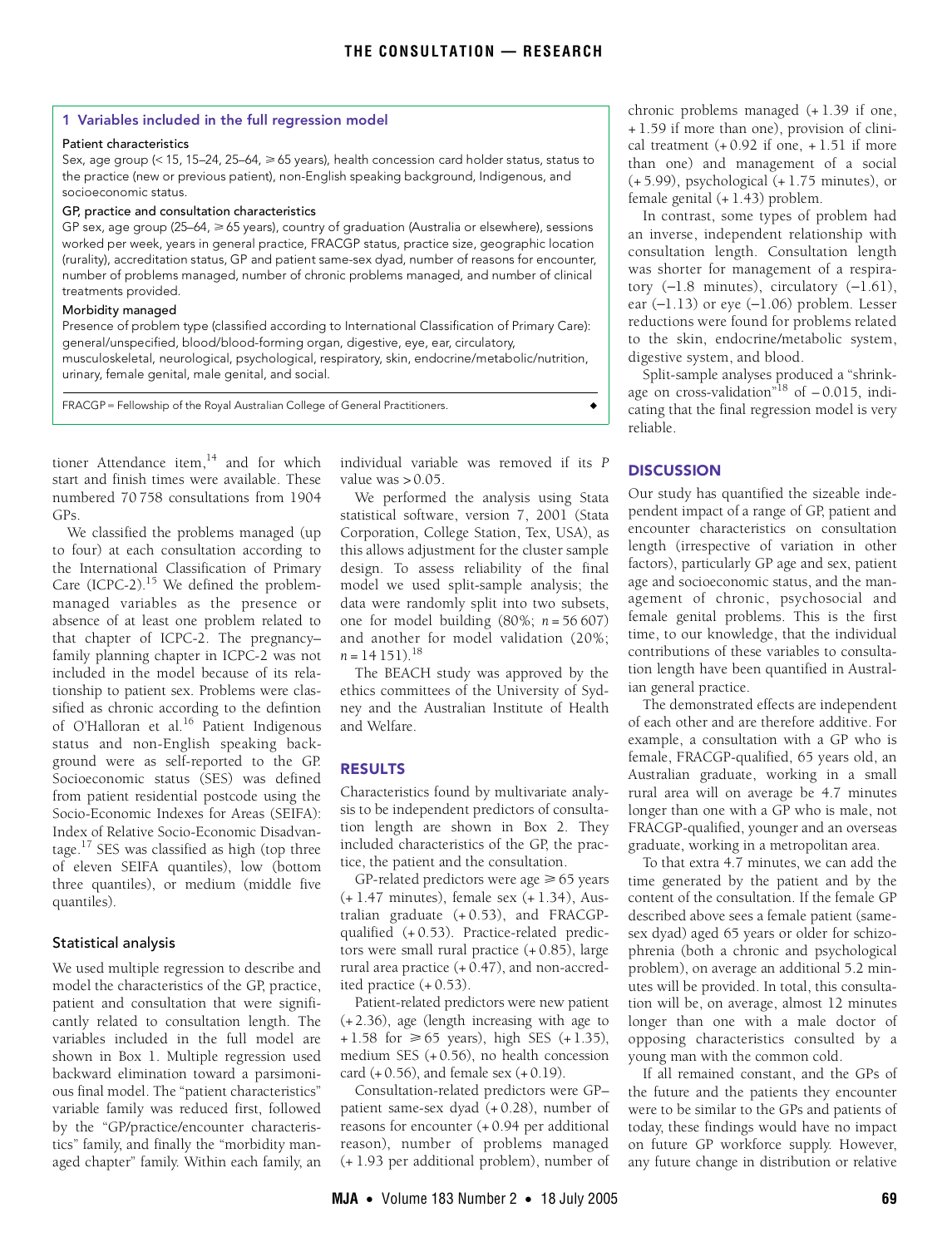# <span id="page-2-0"></span>**2 Independent predictors of consultation length determined by multiple linear regression**

| Variable                                                                                         | Regression coefficient (95% CI) | P value |
|--------------------------------------------------------------------------------------------------|---------------------------------|---------|
| General practitioner characteristics                                                             |                                 |         |
| $65 +$ years (versus 25–64 years)                                                                | 1.47 (0.77 to 2.16)             | < 0.001 |
| Female                                                                                           | 1.34 (0.99 to 1.70)             | < 0.001 |
| <b>FRACGP</b>                                                                                    | 0.53 (0.20 to 0.87)             | 0.002   |
| Graduated in Australia (versus overseas)                                                         | 0.53 (0.17 to 0.90)             | 0.004   |
| <b>Practice characteristics</b>                                                                  |                                 |         |
| Small rural practice (versus metropolitan)*                                                      | 0.85 (0.20 to 1.51)             | 0.01    |
| Large rural practice (versus metropolitan)*                                                      | 0.47 (0.01 to 0.93)             | 0.046   |
| Non-accredited practice                                                                          | 0.53 (0.15 to 0.92)             | 0.006   |
| <b>Patient characteristics</b>                                                                   |                                 |         |
| New patient to the practice                                                                      | 2.36 (1.94 to 2.78)             | < 0.001 |
| Patient aged 65 + years (versus < 15 years)                                                      | 1.58 (1.27 to 1.88)             | < 0.001 |
| Aged 25-64 years (versus < 15 years)                                                             | 1.50 (1.28 to 1.71)             | < 0.001 |
| Aged 15-24 years (versus < 15 years)                                                             | 0.74 (0.44 to 1.04)             | < 0.001 |
| High SES (versus low SES) <sup>†</sup>                                                           | 1.35 (1.01 to 1.70)             | < 0.001 |
| Medium SES (versus low SES) <sup>†</sup>                                                         | $0.56$ (0.25 to 0.87)           | < 0.001 |
| Does not hold health concession card                                                             | 0.56 (0.31 to 0.82)             | < 0.001 |
| Female                                                                                           | 0.19 (0.02 to 0.36)             | 0.03    |
| Consultation characteristics                                                                     |                                 |         |
| Number of problems managed                                                                       | 1.93 (1.71 to 21.5)             | < 0.001 |
| Two or more chronic problems (versus none)                                                       | 1.59 (1.15 to 2.02)             | < 0.001 |
| One chronic problem (versus none)                                                                | 1.39 (1.17 to 1.61)             | < 0.001 |
| Two or more clinical treatments (versus none)                                                    | 1.51 (1.05 to 1.96)             | < 0.001 |
| One clinical treatment (versus none)                                                             | 0.92 (0.69 to 1.15)             | < 0.001 |
| Number of reasons for encounter                                                                  | 0.94 (0.76 to 1.11)             | < 0.001 |
| Same-sex dyad (versus opposite sex)                                                              | $0.28$ (0.10 to 0.45)           | 0.002   |
| Morbidity managed (ICPC-2 chapter <sup>#</sup> )                                                 |                                 |         |
| Social problems (Z)                                                                              | 5.99 (4.07 to 7.91)             | < 0.001 |
| Psychological problems (P)                                                                       | 1.75 (1.32 to 2.18)             | < 0.001 |
| Female genital problems (X)                                                                      | 1.43 (1.05 to 1.80)             | < 0.001 |
| Digestive problems (D)                                                                           | $-0.51$ ( $-0.79$ to $-0.22$ )  | < 0.001 |
| Endocrine, metabolic, nutritional problems (T)                                                   | $-0.72$ (-1.06 to $-0.39$ )     | < 0.001 |
| Blood/blood-forming organ problems (B)                                                           | $-0.79$ ( $-1.37$ to $-0.21$ )  | 0.007   |
| Skin problems (S)                                                                                | $-0.81$ (-1.06 to $-0.56$ )     | < 0.001 |
| Eye problems (F)                                                                                 | $-1.06$ ( $-1.51$ to $-0.60$ )  | < 0.001 |
| Ear problems (H)                                                                                 | $-1.13$ ( $-1.47$ to $-0.80$ )  | < 0.001 |
| Circulatory problems (K)                                                                         | $-1.61$ ( $-1.88$ to $-1.34$ )  | < 0.001 |
| Respiratory problems (R)                                                                         | $-1.80$ ( $-2.02$ to $-1.58$ )  | < 0.001 |
| $Area \sim (DDMA) Classification$<br>* Clearified according to the Dural Demote and Metropolitan |                                 |         |

sitied according to the Rural, Remote and Metropolitan Areas (RRMA) Clas small rural practice = categories 4, 5, 7; large rural practice = categories 3 and 6.<sup>19</sup>

† SES = socioeconomic status determined from residential postcode and Socio-economic Indexes for Areas.17 ‡ Chapters of the International Classification of Primary Care, version 2.<sup>15</sup> ◆

frequency of each of the variables in the final model has the potential to alter effective GP supply.

For example, currently female GPs account for about 27% of the general practice workload (unpublished estimate from BEACH data). They therefore account for about 24.3 million of the approximately 90 million general practice Medicare-claimed services per year. Irrespective of all other

factors, these 24.3 million consultations would currently be absorbing 0.54 million more hours of clinical activity per year than if they had been conducted by male GPs.

The increased feminisation of the workforce will alter this workload distribution. Assuming that, at some future time, female GPs will account for 50% of the total general practice workload, then the increase would require 0.46 million more working hours (20.7 million consultations  $\times$  1.34 min/60 min per hour) than if these consultations were with male GPs. Based on a 35-hour working week, 48 weeks per year, this equates to an additional 339 full-time equivalent GP working years required to supply the same number of services. However, as about a third of female GPs practise fewer than six sessions per week, $\bar{5}$  $\bar{5}$  $\bar{5}$  if all these "new" GPs were to be female, considerably more than 339 active practitioners would be required to fill the estimated time gap.

In addition, assuming the current requirement for a FRACGP qualification to enter general practice remains the same, all the additional female GPs entering the workforce will be FRACGP-qualified. To a large extent, these will be replacing older non-FRACGP-qualified GPs. In the extreme, the additional consultations required to bring the female proportion of the workload to 50% of the total means that their FRACGP status would add a further 0.53 minutes to each additional consultation, a total of 0.183 million hours, or another 108 full-time equivalent GP practice years.

Further, as the Australian population ages, the age distribution of patients will affect the length of consultations. With increased age comes more chronic disease — if the proportion of consultations involving chronic problems increases, so will the total number of clinical minutes spent in the average consultation.

Of course, the influence of variables which have a negative impact must also be considered. For example, younger GPs have shorter consultations than GPs aged 65 years and over. Thus, if the hypothesised increase in younger female GPs were to replace retiring GPs aged 65 years or more, then the changed age distribution would counteract to some extent the suggested impact of the changing sex distribution.

The major advantages of this study are its large sample size of both consultations and GPs compared with other studies of this type (eg, the European study of Deveugele et al involved only 3674 patient encounters from 190 GPs across six countries<sup>[8](#page-3-7)</sup>). Other